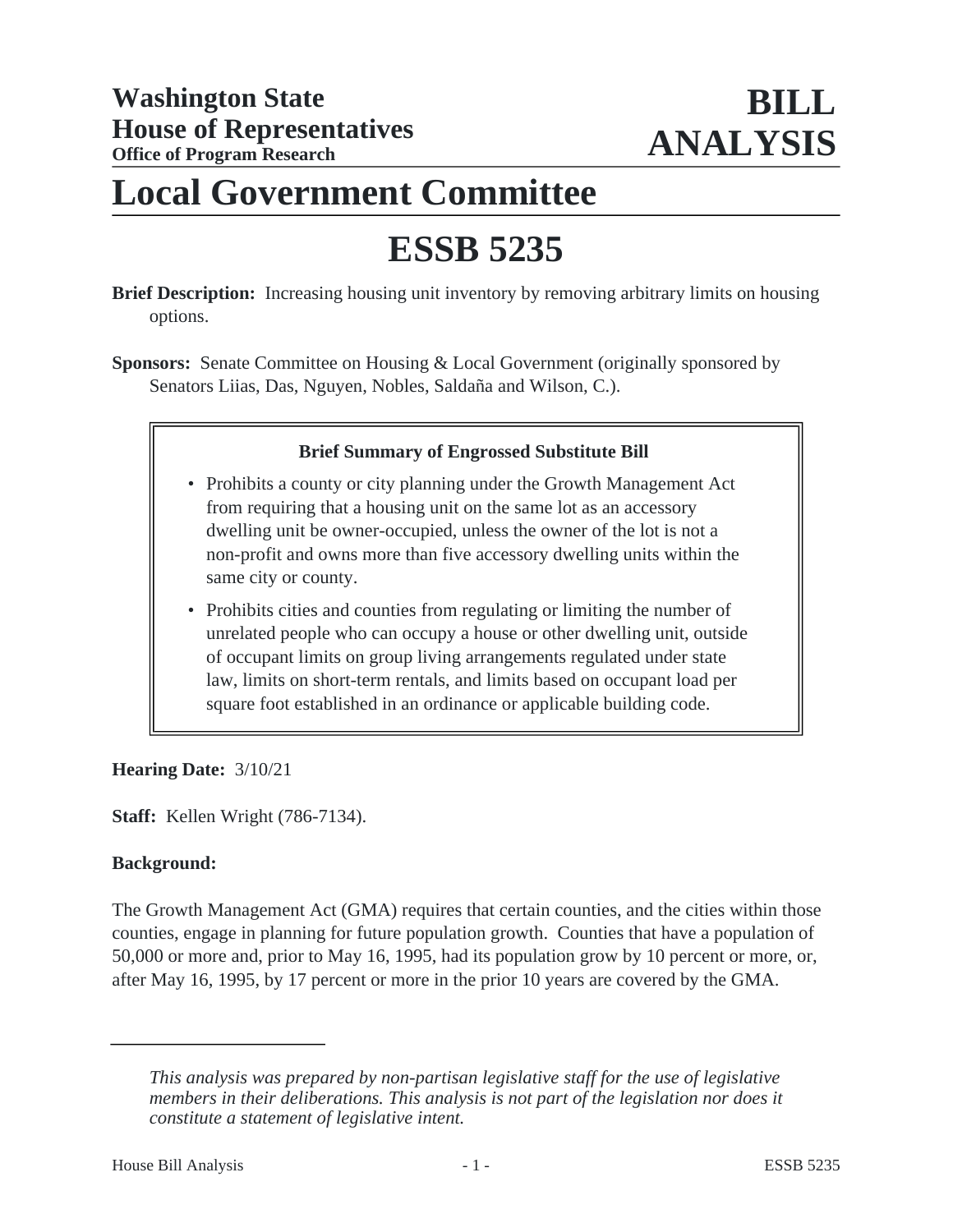Generally, so too is any county that experiences population growth of 20 percent. Counties that do not meet the standards for automatic inclusion in the GMA may nonetheless choose to be included. Currently, 18 counties are required to plan, 10 have chosen to plan, and 11 are not subject to the full GMA planning requirements.

An accessory dwelling unit (ADU) is a residential living unit providing complete, independent living facilities and permanent provisions for sleeping, cooking, sanitation, and living on the same lot as a single-family house, duplex, triplex, townhome, or other housing unit. As of July 1, 2021, cities located in counties planning under the GMA are prohibited from requiring the provision of off-street parking for ADUs within a quarter mile of a high capacity transportation system stop, a rail stop, or certain bus stops unless the city determines that on-street parking is infeasible for the ADU.

Local governments regulate the residential use of property in various ways. One way is by limiting the occupancy of a household or dwelling unit by ordinance. These ordinances often distinguish between occupation by "family" and occupation by "unrelated persons." The number of family members that occupy a household or dwelling unit is generally not restricted, and the United States Supreme Court has found some limitations on the number of family members who can share a dwelling to be unconstitutional. In contrast, the number of unrelated persons living together is often restricted. Such restrictions are permissible, as long as they do not conflict with the Federal Fair Housing Act or any state laws regulating certain group living arrangements. For example, certain restrictions on group homes for persons with disabilities may be prohibited by the Fair Housing Act or the Washington Housing Policy Act.

Another way that the use of property can be limited is through zoning. Zoning regulations often limit the number of units that can be located on an acre of property. For example, an area zoned R-6 would be zoned for residential use, with a limit of six dwelling units per acre.

## **Summary of Engrossed Substitute Bill:**

Counties and cities planning under the GMA may not prohibit a housing unit on the same lot as an ADU from being renter-occupied, unless the owner of the lot is not a non-profit and owns more than five ADUs within the same city or county. Cities and counties must have amended or adopted by ordinance development and zoning regulations and other official controls to conform to this limitation by July 1, 2022 for new housing subdivisions; by July 1, 2024 for existing subdivisions and for new construction within existing housing subdivisions; and by July 1, 2025 for any existing housing subdivisions with a residential zoning density of R-8 or higher. Any ordinances, regulations, or official controls that have not been amended as required are superseded and invalidated for each of the identified housing subdivisions as of the deadline applicable to that particular type of housing subdivision.

Except for occupant limits on group living arrangements regulated under state law or on shortterm rentals, and limitations based on occupant load per square foot established in an ordinance or applicable building code, cities and counties cannot regulate or limit the number of unrelated